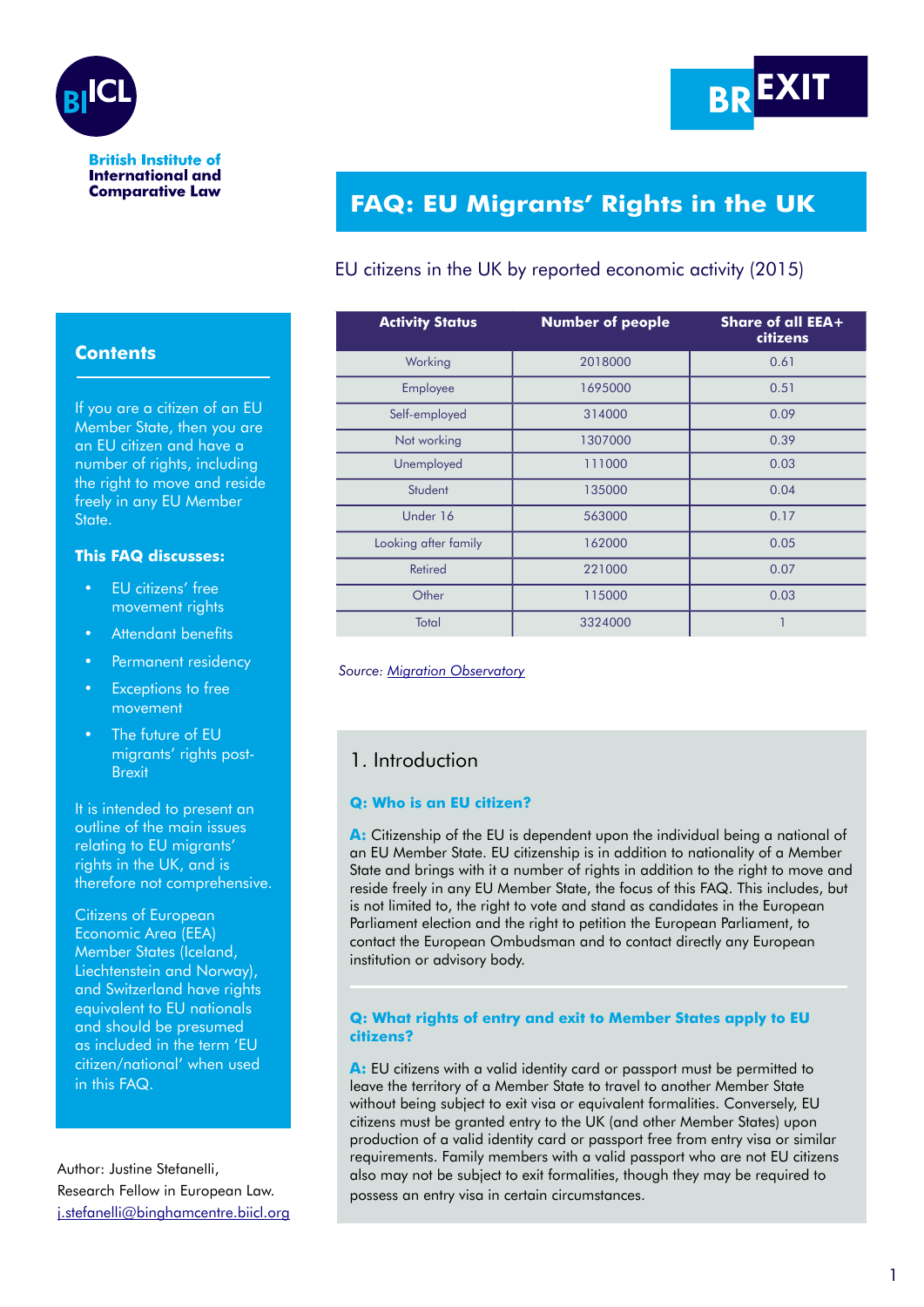#### **Q: When will an EU citizen qualify as a permanent resident in the host Member State?**

**A:** In the UK, EU migrants will qualify as permanent residents after a period of five years, as long they have been continually resident in the UK during that period.

#### **Q: Are there any exceptions to the right to free movement and residence of EU citizens?**

**A:** Yes. Member States can limit the free movement of EU citizens and their families on grounds of:

- public policy
- public security
- public health

These grounds can be used to restrict entry, or to expel those already resident in a host Member State.

However, these exceptions cannot be used to improve the national economic position of the Member States. Any limits placed on free movement using these exceptions must be proportionate and must apply equally to the Member States' citizens and other EU citizens

## 2. Economic Migration

#### **Q: Can EU citizens work in other EU Member States?**

A: Yes. EU citizens have the right to reside in another Member State (the host state) to work without being subject to work visa or residence permit requirements. This includes the right to access employment on par with nationals of the host state and the right to equal treatment during employment (including remuneration, social and tax advantages).

#### **Q: Who is a worker?**

A: To exercise the right to move and reside freely as a worker (and enjoy derived rights discussed below), EU migrants must be remunerated for their work, and such work must be "effective and genuine". However, this does not necessarily exclude part-time work, or work for less than the minimum wage. This is true even if a person in part-time employment receives welfare or social assistance to supplement his/her income.

Self-employed EU citizens also enjoy the freedom to move and reside in another Member State along similar lines as workers. This is known as the freedom of establishment and also applies to companies, e.g., setting up and managing companies, firms, agencies, branches or subsidiaries in another Member State.

Job-seekers have the right to enter and remain in the UK to seek employment for a reasonable period of time. The UK requires job-seekers to be resident in the Common Travel Area (the UK, Isle of Man, Channel Islands or Ireland) for at least three months before being able to claim job-seeker's allowance. At this point, the job-seeker will be required to satisfy a [habitual residence test.](https://www.citizensadvice.org.uk/benefits/coming-from-abroad-and-claiming-benefits-the-habitual-residence-test/the-habitual-residence-test-an-introduction/the-habitual-residence-test-how-a-decision-is-made/) In addition, job-seekers must demonstrate that they are actively seeking employment and have a genuine chance of being engaged. If the job-seeker satisfies the habitual residence test, he or she is entitled to 91 days of job-seeker's allowance.

#### **Q: What if an EU migrant worker loses his or her job?**

**A:** Loss of a job will not automatically result in the loss of 'worker' (or self-employed) status and attendant benefits. However, in the UK, EU migrants who do not satisfy a 'Minimum Earnings Threshold' may be unable to retain status as a former worker or self-employed person.

An EU migrant will still be considered a worker in the host state in certain situations, e.g., due to temporary illness or accident, or temporary unemployment after completion of a fixed-contract. However, if an EU migrant leaves his/her job voluntarily without good cause, eligibility for job-seeker's allowance may be affected.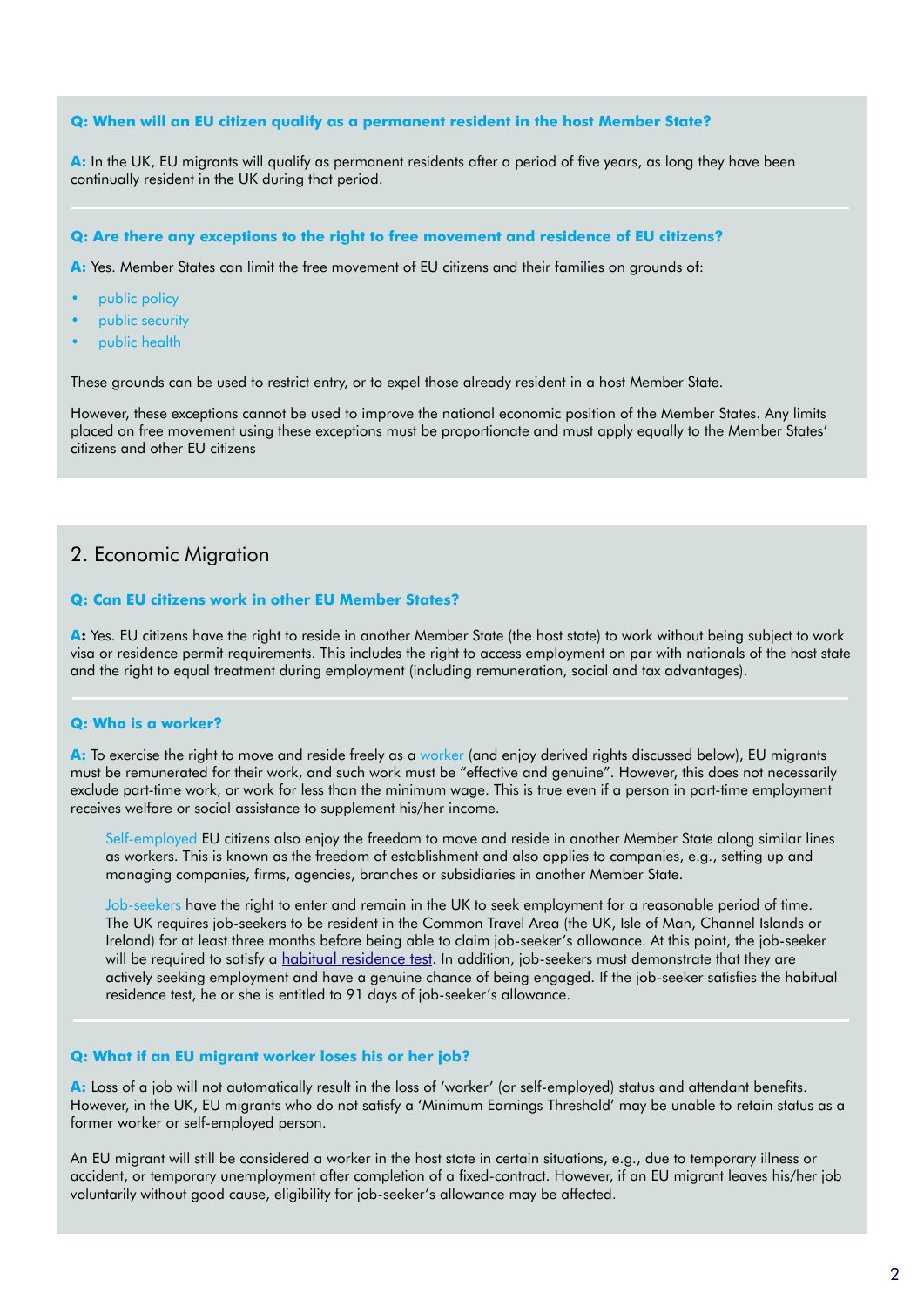#### **Q: What access do EU migrant workers have to social and other benefits in the host Member State?**

**A:** EU migrant workers are entitled to in-work and social benefits.

In-work benefits refer to equal treatment with respect to initial access to employment, conditions of employment (including remuneration and severance pay) and tax advantages.

Social benefits are advantages granted by the host state by virtue of the person's status as a worker or simply because of his/her residence in the host state. This includes benefits such as entitlement to a discounted rail card, housing benefit or council tax benefit, and access to the National Health Service. In the UK, access to these benefits is conditional upon satisfaction of a [habitual residence test](https://www.citizensadvice.org.uk/benefits/coming-from-abroad-and-claiming-benefits-the-habitual-residence-test/the-habitual-residence-test-an-introduction/the-habitual-residence-test-how-a-decision-is-made/) and a 'right to reside' test, which has been upheld by the European Court of Justice, despite criticism by the EU Commission.

# 3. Non-Economic Migration

#### **Q: Does the right to reside in another Member State have to be tied to economic movement?**

**A:** No. EU citizens are entitled to reside in the UK for an initial period of three months without exercising any free movement right other than exit from their home state and entry to a host state. After that, however, they must exercise a free movement right in an approved category, such as:

- Students and those undertaking vocational training have the right of residence to pursue education at a private or public establishment. Along with this right comes the right to equal treatment with nationals in terms of tuition fees and tuition fee loans. In the UK, an EU citizen student cannot receive a maintenance grant unless he/she has been resident [in the UK](https://www.gov.uk/student-finance/eu-students) for at least three years (unless they are also considered migrant workers).
- Retired EU migrants already living in the UK may continue to reside here if they can demonstrate that they have enough income (whether through a pension in another EU state, or investments) to cover expenses while residing in the UK. A minimum residency period may apply.
- EU migrants of independent means (i.e. self-sufficient people) who are exercising their free movement rights may also have a right of residence.
- Primary caretakers of self-sufficient EU citizen children under the age of 18 are entitled to remain in the UK if his/her removal from the UK would result in the EU citizen child having to leave as well.

In these cases, there is typically a requirement to demonstrate possession of sufficient financial resources and resources so as not to become a burden on the social assistance programme in the host state, and that they possess comprehensive sickness insurance in the host state [\(which does not include the NHS](https://www.freemovement.org.uk/comprehensive-sickness-insurance-what-is-it-and-who-needs-it/)).

# 4. Family

#### **Q: Can the family of an EU migrant join him/her in the host Member State?**

**A:** Yes. EU migrants that have exercised their freedom of movement have the right to be accompanied (or joined later) by family. This gives family members the right to reside in the host Member State. They must have sufficient resources and comprehensive sickness cover.

In the UK, qualifying non-EU family members can apply free of charge for an **EEA family permit** to facilitate access to the UK, though this is not required.

#### **Q: Who qualifies as the family of an EU citizen migrant?**

**A:** 'Family' includes: the spouse, registered partners (as long as the host Member State treats such partnerships as equivalent to marriage), direct descendants under 21 or dependents of the spouse/partner and dependent direct relatives in the ascending line, including those of the spouse or partner. Extended family, such as siblings, aunts, uncles, etc., may also qualify for residence if they can demonstrate that they are dependent upon the EU migrant or are a member of their household.